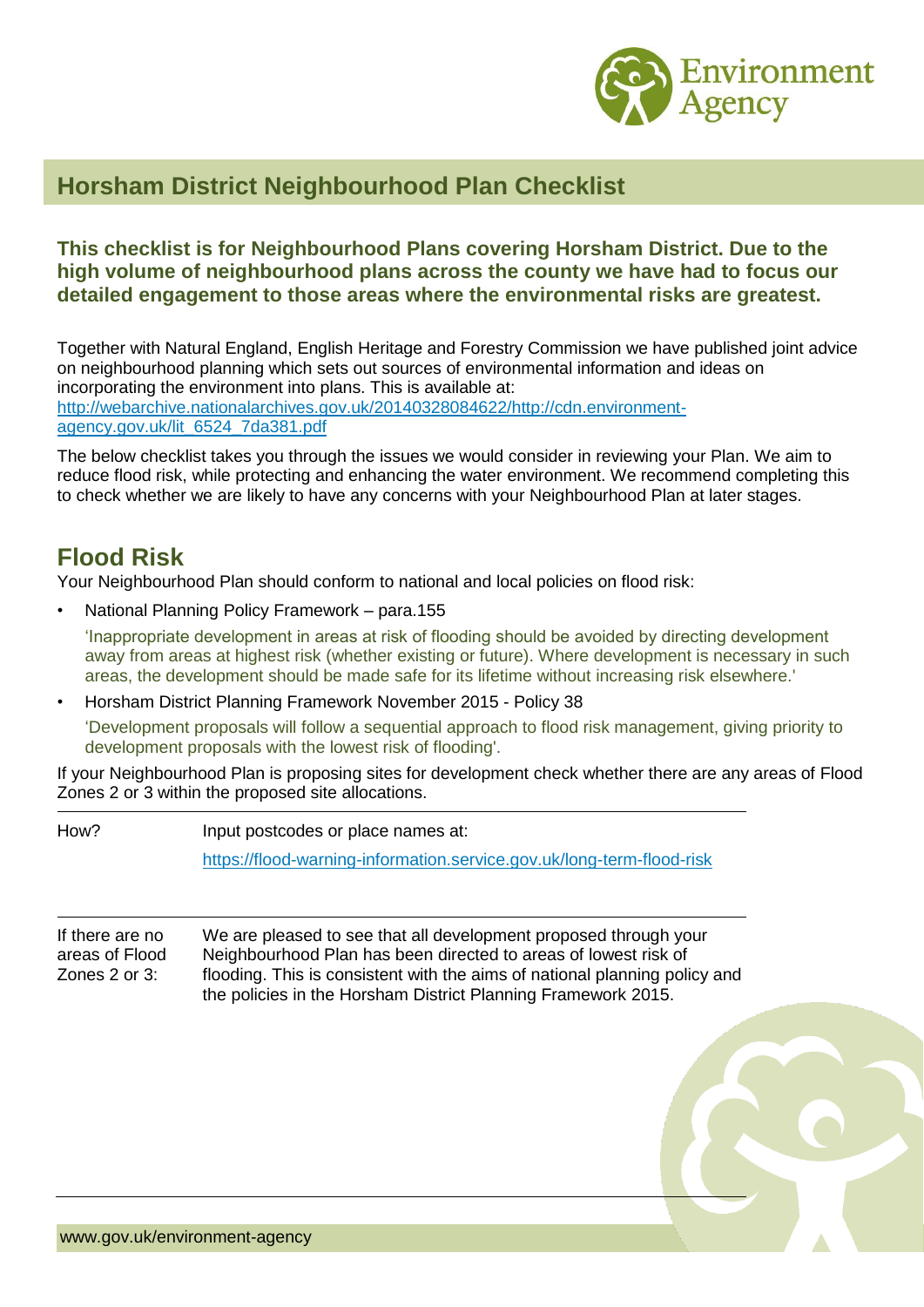|                                                            | If you are aware that any of the sites have previously suffered flooding<br>or are at risk of other sources of flood risk such as surface water or<br>groundwater flooding we recommend you seek the advice of West<br>Sussex County Council and Horsham District Council.                                                                                                                                        |
|------------------------------------------------------------|-------------------------------------------------------------------------------------------------------------------------------------------------------------------------------------------------------------------------------------------------------------------------------------------------------------------------------------------------------------------------------------------------------------------|
| If sites proposed<br>include areas at<br>risk of flooding: | In accordance with national planning policy the Sequential Test should<br>be undertaken to ensure development is directed to the areas of lowest<br>flood risk. This should be informed by the Environment Agency's flood<br>map for planning and Horsham District Council's Strategic Flood Risk<br>Assessment (SFRA). We recommend you contact Horsham District<br>Council to discuss this requirement further. |
|                                                            | We would have concerns if development is allocated in this high risk<br>flood zone without the Sequential Test being undertaken.                                                                                                                                                                                                                                                                                  |
|                                                            | It is important that your Plan also considers whether the flood risk<br>issues associated with these sites can be safely managed to ensure<br>development can come forward.                                                                                                                                                                                                                                       |
| Next steps                                                 | Please contact us (see details below) for further advice if any sites<br>include areas of Flood Zone 3, which is defined as having a high<br>probability of flooding, as we may have concerns with your Plan.                                                                                                                                                                                                     |

### **Natural Flood Management**

The EA and Lead Local Flood Authorities are seeking to work in partnerships to deliver more natural flood management measures to complement and support traditionally engineered flood defences where appropriate. Natural flood management (NFM) is the alteration, restoration or use of landscape features to reduce flood risk.

NFM is therefore about working with natural processes in whole catchments and has the potential to help us manage and reduce flood risk in a more efficient, cost-effective and sustainable way. It can hopefully lead to sustainable, resilient catchments that benefit people, nature and the economy.

We can use a wide range of techniques to reduce flood risk by storing water (by using and maintaining the capacity of, ponds, ditches, embanked reservoirs, channels or land), increasing soil infiltration (through better soil and crop management), slowing flows (by increasing resistance to its flow, for example, by planting floodplain or riverside woods) and reducing water flow connectivity (by interrupting surface flows of water, for example, by water storage or planting buffer strips of grass or trees). Larger-scale works that also help reduce flood risk to communities downstream may include re-meandering rivers, and reconnecting them to their floodplain.

There may be opportunities through your neighbourhood plan where development could seek to deliver and indeed benefit from natural flood management measures. More information is available at the link below.

<https://www.gov.uk/government/publications/working-with-natural-processes-to-reduce-flood-risk>

incident hotline 0800 80 70 60

floodline 0345 988 1188 0845 988 1188

www.gov.uk/environment-agency